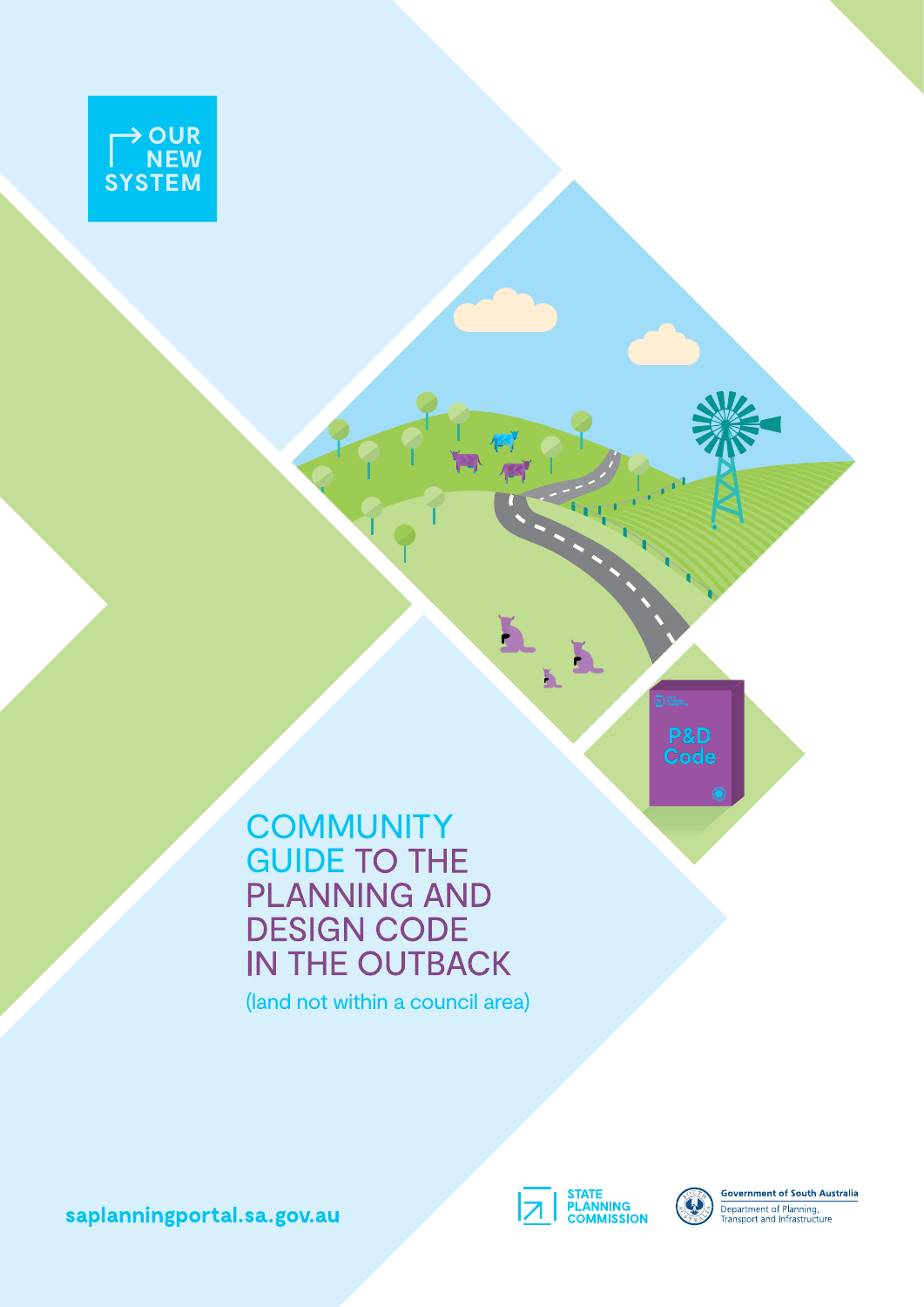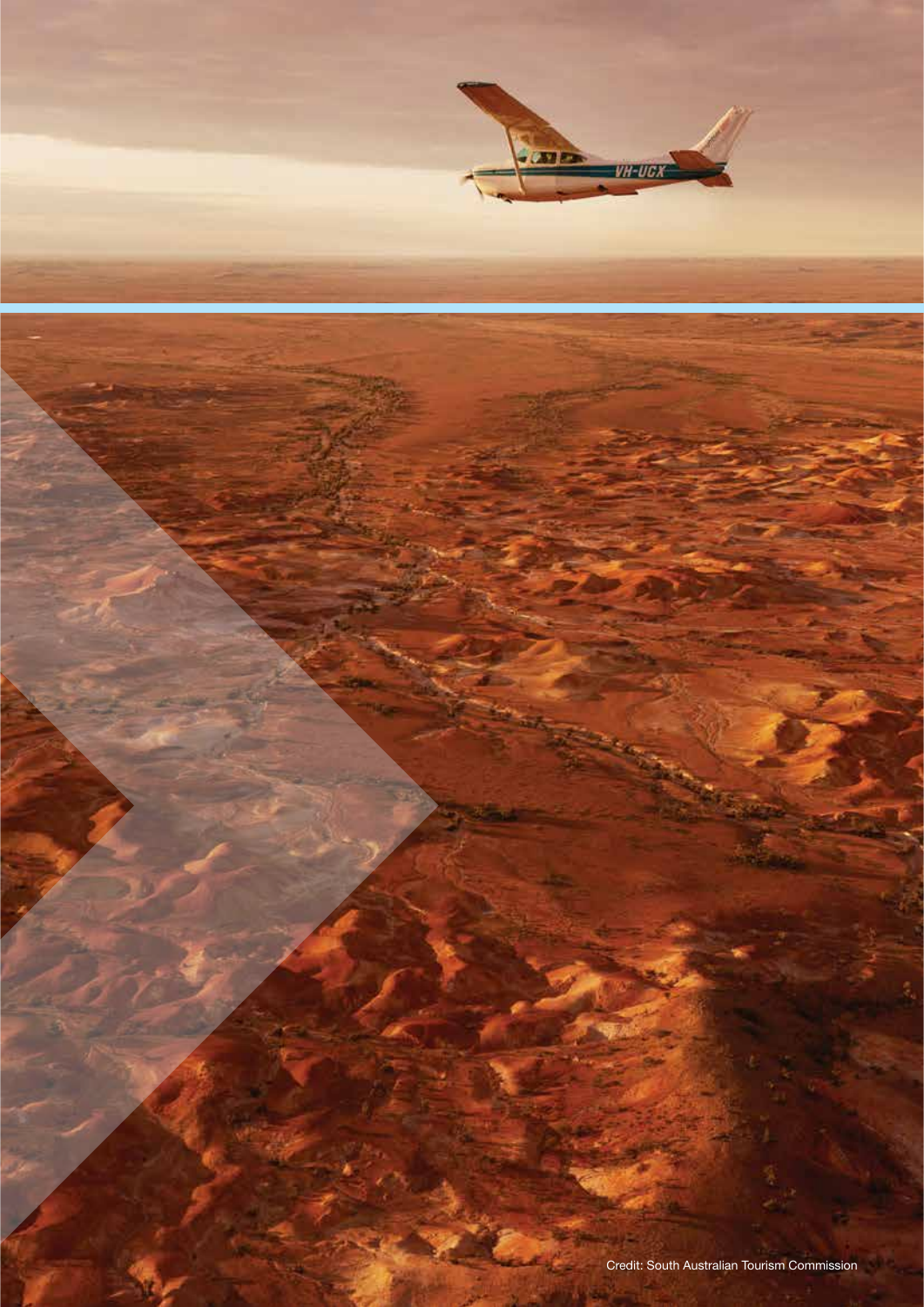

# GUIDE TO THE PLANNING AND DESIGN CODE IN THE OUTBACK

# **What is the Planning and Design Code?**

The Planning and Design Code (the Code) is the cornerstone of South Australia's new planning and design system. It replaces the 72 Development Plans that are currently in use with a single set of planning 'rules' for assessing development applications across the state.

The Code will help everyday South Australians navigate the planning system when building a house, developing a business, or progressing large commercial developments.

The Code aims to make the planning process quicker, smoother and easier to understand than ever before.

## **How is the Code being implemented in the outback?**

#### Public consultation

The draft Code for the outback regions of South Australia is available for public comment from 5 February to 5:00pm, Friday 29 March 2019. These are the regions that do not fall within a designated Local Government area, excluding the area addressed by the Land not within a Council Area (Metropolitan) Development Plan.

Feedback received during public consultation will be used to inform the Code.

#### Three-phase rollout strategy

The Code will be rolled out in three phases:

| <b>PHASE 1</b>                                                                  | <b>PHASE 2</b>                                         | <b>PHASE 3</b>                                      |
|---------------------------------------------------------------------------------|--------------------------------------------------------|-----------------------------------------------------|
| <b>Mid-2019</b>                                                                 | <b>Late-2019</b>                                       | <b>Mid-2020</b>                                     |
| <b>Code introduced</b><br>to the outback<br>(land not within<br>a council area) | <b>Code introduced</b><br>to regional<br>council areas | Code introduced<br>to metropolitan<br>council areas |

When the Code is introduced in the Outback in mid-2019, the rest of the State will continue to operate under the current planning legislation – Development Act 1993.

By July 2020, the Code will be in effect across the entire state and available to all South Australians via the SA Planning Portal.

#### Migration from old rules to new rules

The process of migrating current planning policies to the new Code has taken place according to the steps outlined below:

#### • Release of discussion papers

To deliver the first Code, the State Planning Commission released a series of policy papers designed to stimulate thought and discussion on key policy matters. In addition, several technical papers were released that established the operational framework and content requirements for the Code.

The discussion papers identified where existing policy was likely to be transitioned to the new Code, as well as areas for further investigation that could be introduced in future generations of the Code.

#### • Review of current policies

A key investigation piece to inform the development of the Code (and its future iterations) was a review of the current South Australian Planning Policy Library (SAPPL) and Development Plans. The reviews identified strengths, weaknesses, opportunities and challenges that exist in SAPPL and Development Plan policies.

The reviews have also contributed to the preparation of the policy discussion papers and continue to support the development of the Code in the outback and in regional and metropolitan council areas.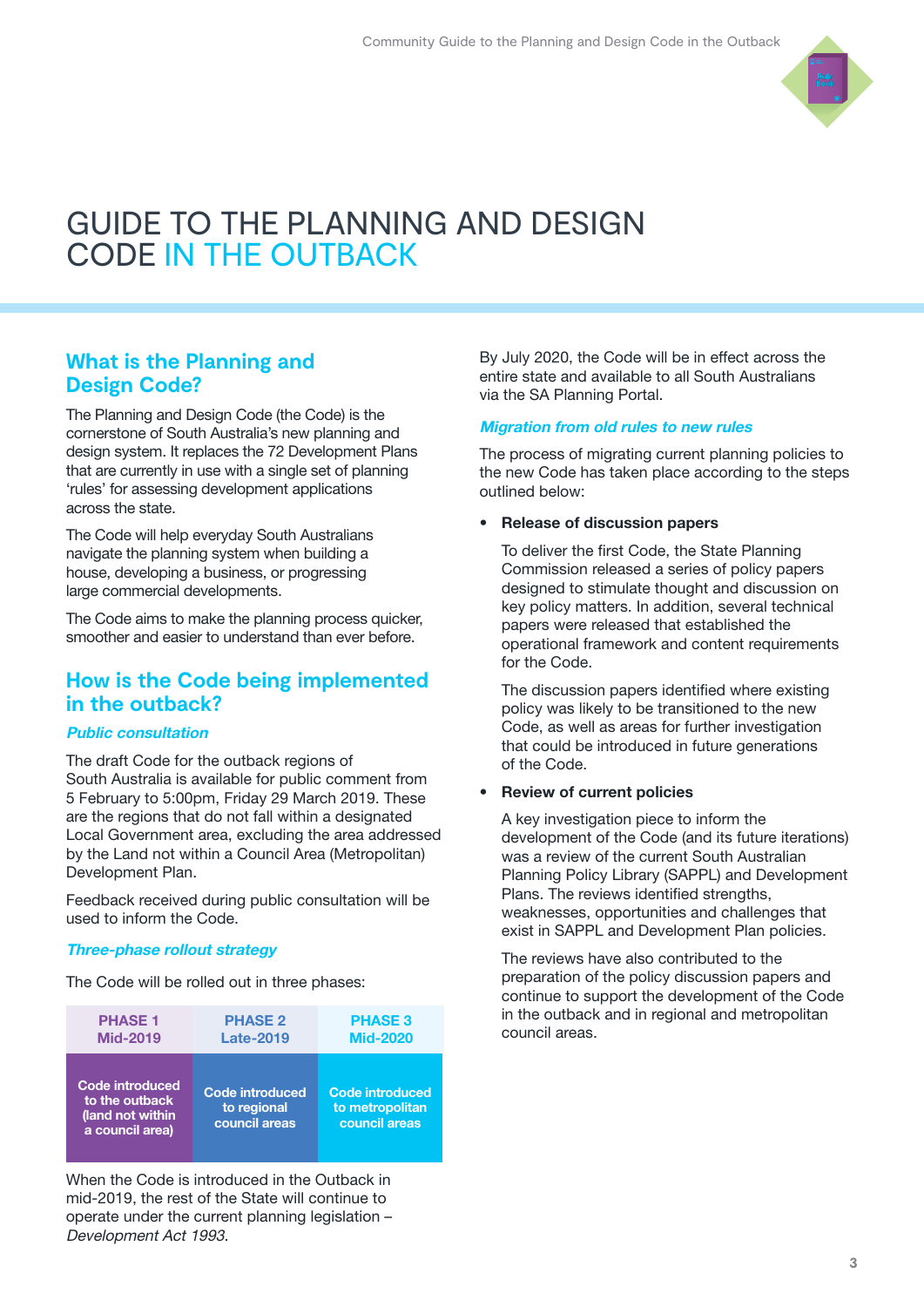# **Where does the Planning and Design Code apply in South Australia?**

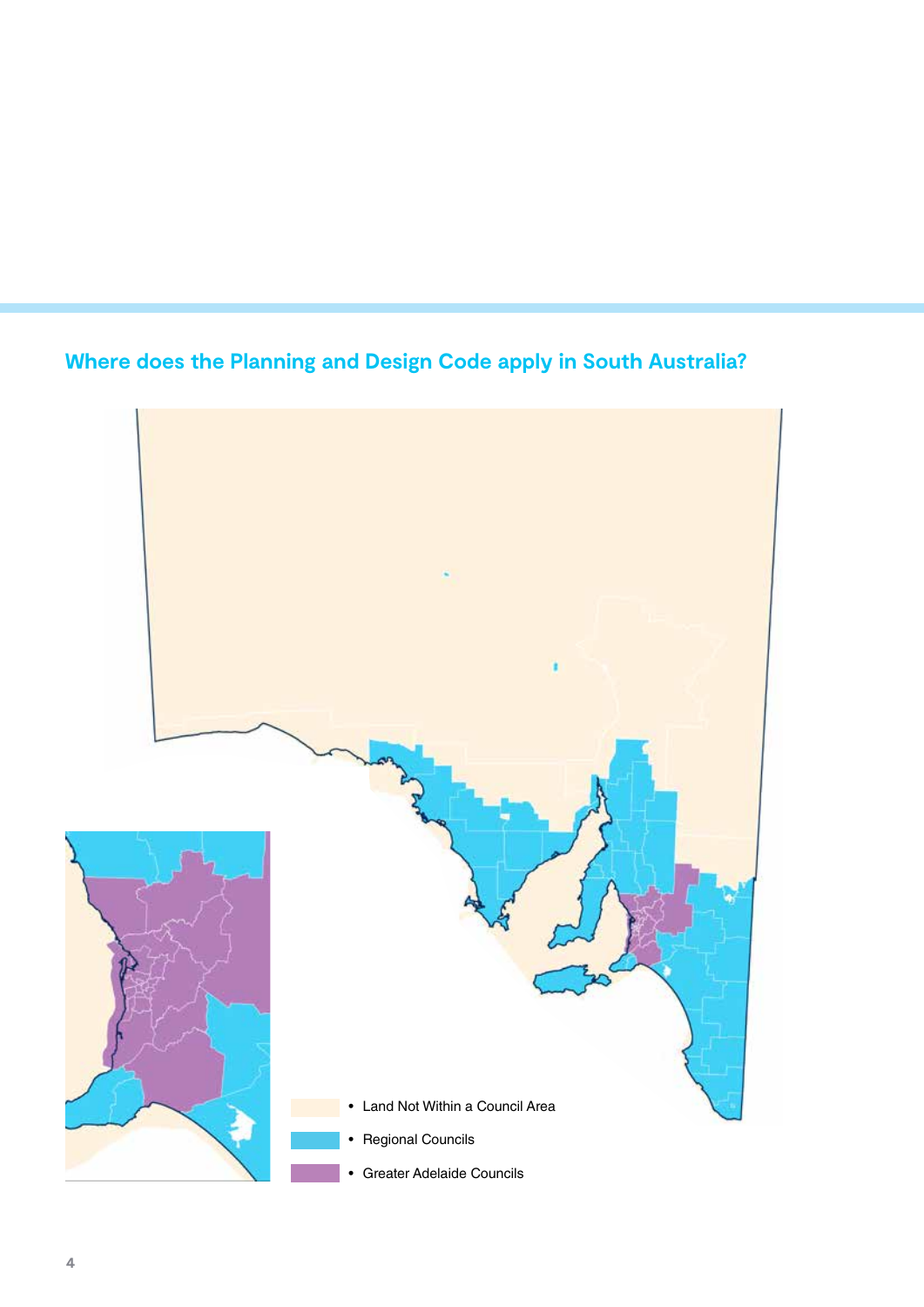

# **What does the Code mean for outback communities?**

Most people living or building in outback South Australia will not notice too much difference to what they can or cannot build in their local area. However, some new ways of approaching development will be introduced.

#### A change in planning rules and policy

As a result of the Code being rolled-out in outback regions, some planning policies will change to better meet the needs of South Australia's rural communities.

This means that for the first time in more than 15 years, issues that are specific to the outback will be addressed by the planning system.

These benefits will be delivered in four main ways:

#### 1. Removal of outdated and duplicated planning policy

The Code will replace the three Development Plans that are currently operating across outback South Australia, namely:

- Land Not Within a Council Area (Coastal Waters)
- Land not within a council area (Eyre Peninsula, Far North, Riverland and Whyalla)
- Land not within a council area (Flinders)

This process will remove old policy, consolidate policy that works well and make planning policy more consistent, equitable and transparent.

#### 2. Expanded use of policy relating to building near airfields and associated buffer distances

Under the Code, policy and buffer distances will be spatially applied to an increased number of airfields. Currently, these policies apply to airfields that support commercial and military aviation, but under the new Code, they will also be applied to those airfields that are used by the Royal Flying Doctor Service.

Specific buffer distances will also be prescribed around important planning infrastructure, such as key rural and outback routes, railway crossings and water courses, to protect vital outback assets.

#### 3. Increased focus on hazard mitigation

Safety measures that have not previously been applied consistently in the outback will be implemented, including new and updated policy to mitigate the risk of bushfire and the impact of acid sulphate soils.

#### 4. Improved interface between different land uses

Under the Code, policy that addresses the interface between different and/or incompatible land uses will be updated and more consistently applied. This will prevent poor planning outcomes for the community and ensure that key types of infrastructure and land uses do not impinge on one another, e.g. industry kept at a safe distance from townships, phone towers not located near airfields, etc.

## **What does the Code mean for development applications?**

#### Before the Code becomes operational:

All development applications lodged in the outback prior to the Code becoming operational in mid-2019 will be assessed according to existing Development Plans, as prescribed under the current Development Act 1993.

#### After the Code becomes operational:

All development applications lodged in the outback after the Code becomes operational in mid-2019 will be assessed under the Code, as prescribed under the Planning, Development and Infrastructure Act 2016. The three Development Plans relevant to the outback will be revoked at this time.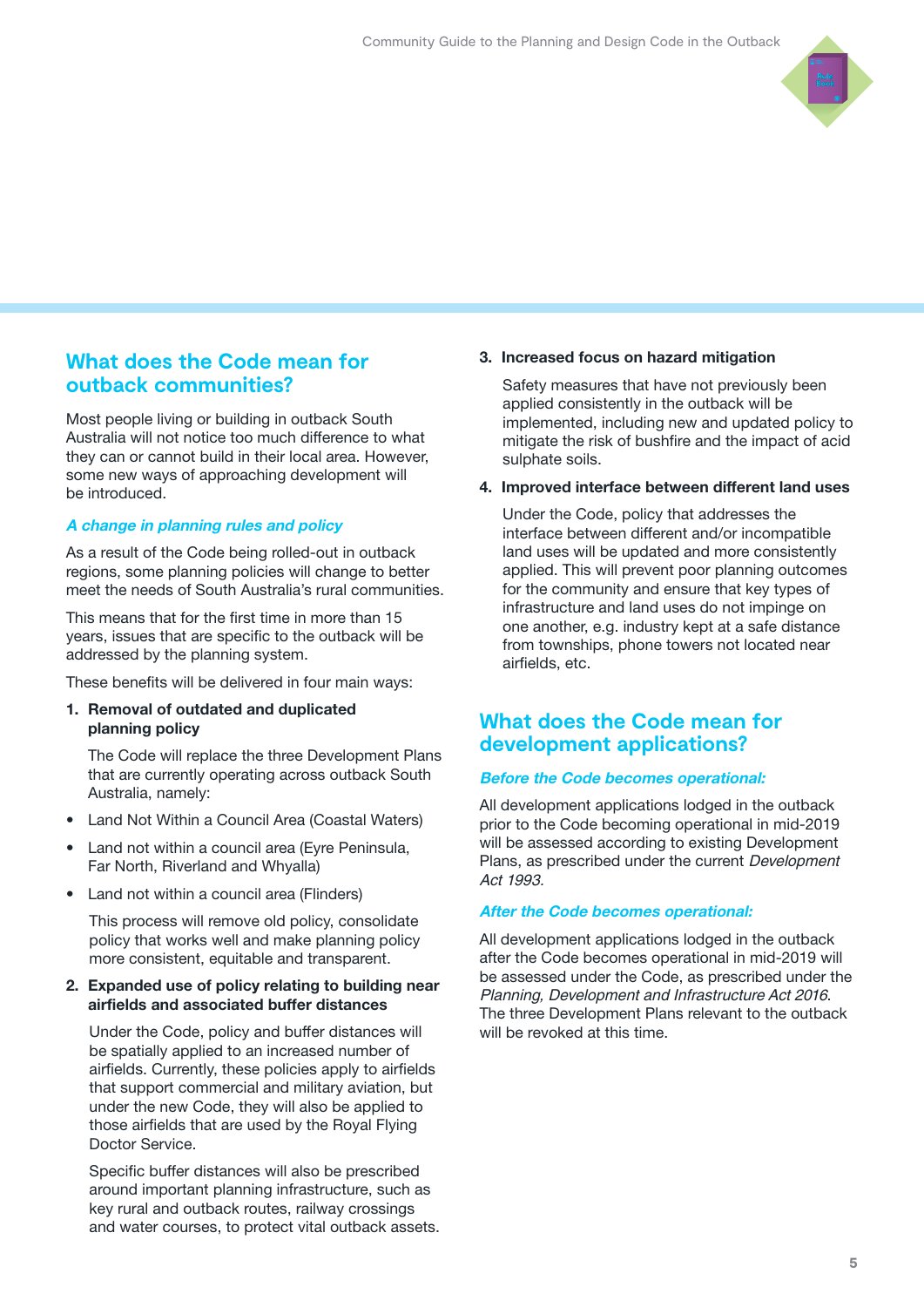#### A new planning framework

The changes will be delivered via a new planning framework that comprises new and amended zones, overlays and general development modules.

The zones, overlays and general development modules included in the outback Code are described on the following pages.

**Zones** are areas that share common land uses and in which specific types of development are permitted.

Zones form the principle organising layer of the Code and will be applied consistently across the state. For example, a township zone for Andamooka can be expected to apply to similarly suited townships like Kimba.

Each zone will include an assessment table that describes the types of development that are permitted and how they will be assessed.

**Subzones** enable variation to policy within a zone: which may reflect local characteristics. Note: No subzones are included in the outback Code

**Overlays** contain policies and maps that show the location and extent of special land features or sensitivities, such as heritage places or areas of high bushfire risk.

They may apply across one or more zones.

Overlays are intended to be applied in conjunction with the relevant zone. However, where policy in a zone is in conflict with the policy in an overlay, the overlay policy will take precedence.

General development modules contain quiding policies that outline the functional requirements of development, such as the need for car parking or wastewater management.

While zones determine what development can occur in an area, general development modules provide guidance as to how this development should occur.

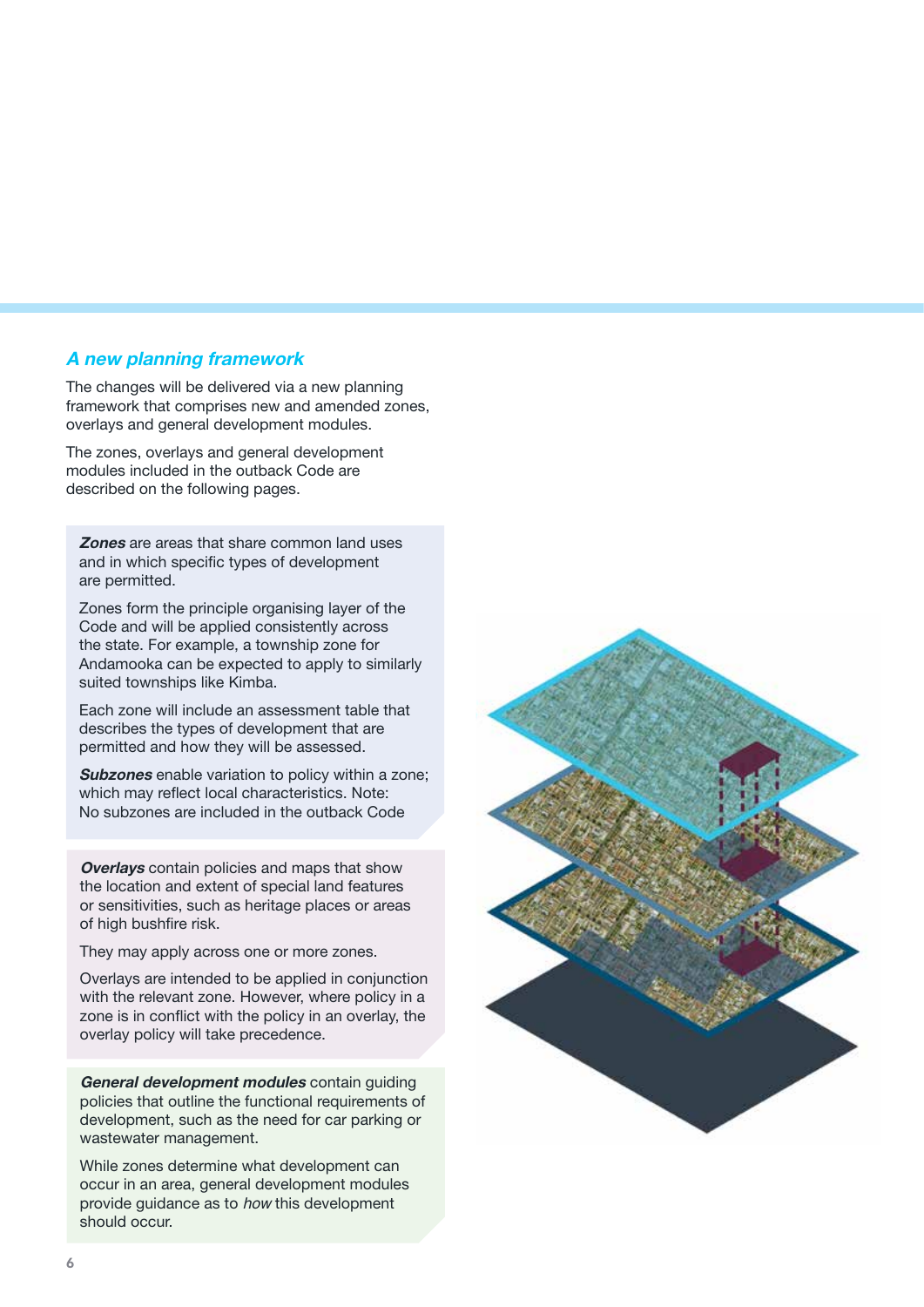

### **A paper-based Code to an online Code**

The LNWCA Code will be available in paper-based form from mid-2019, before being moved onto the State's new ePlanning platform in late-2019.

This means that for communities in the outback, the interaction with the new Code will change over a six month period. The below sections describes what this will mean.

#### Paper based Code (from mid-2019 to late-2019)

The LNWCA Code will be operational from mid-2019, which means the three Development Plans operating in these areas are revoked and new legislation – The Planning, Development and Infrastructure Act 2016 – (and therefore the Code) will apply in these areas.

At this time, the Code will remain in paper-based form e.g. as a document accessible via the SA Planning Portal.

The various zones and overlays that form the LNWCA Code will be able to found via the State Planning Atlas, which will show at a property level, what zones and overlays apply.

Therefore you can search your property, find out what applies and then use the PDF Code to read and understand what this means in terms of what development is allowable, with or without an assessment.

If an assessment is required, applicants can then download a paper-based development application form to complete and send to the department via post or email.

The Department will then get in contact to arrange payment and progress the application.

During this period of time, we encourage the community to call either the Outback Community Authority or the Department for assistance in determining what development is allowable.

#### An online Code (from late-2019)

In late-2019, the LNWCA Code will be moved onto the State's new Online Code.

You will still be able to search the State Planning Atlas to see what zones and codes apply to your property. The difference at this point, is that instead of going to the Code document; you will visit the Online Code to find out what development is allowable.

In the Online Code you can search your property and it will automatically generate the information about what development is allowable, with or without an assessment.

If your proposed development requires an assessment, you will now be able to prepare, lodge, pay and track a development application online.

#### Supporting the community to use the new ePlanning tools

The Department recognises that moving from a paperbased system to an online system is a significant adjustment for the broader community.

For those living in the outback, you can access the ePlanning platform and its various tools with a simple internet connection.

If a connection is not possible, paper-based lodgement is still available to those living in these remote parts of South Australia.

More information on the new ePlanning platform and its various tools will be provided to the community to help them orientate the new planning system.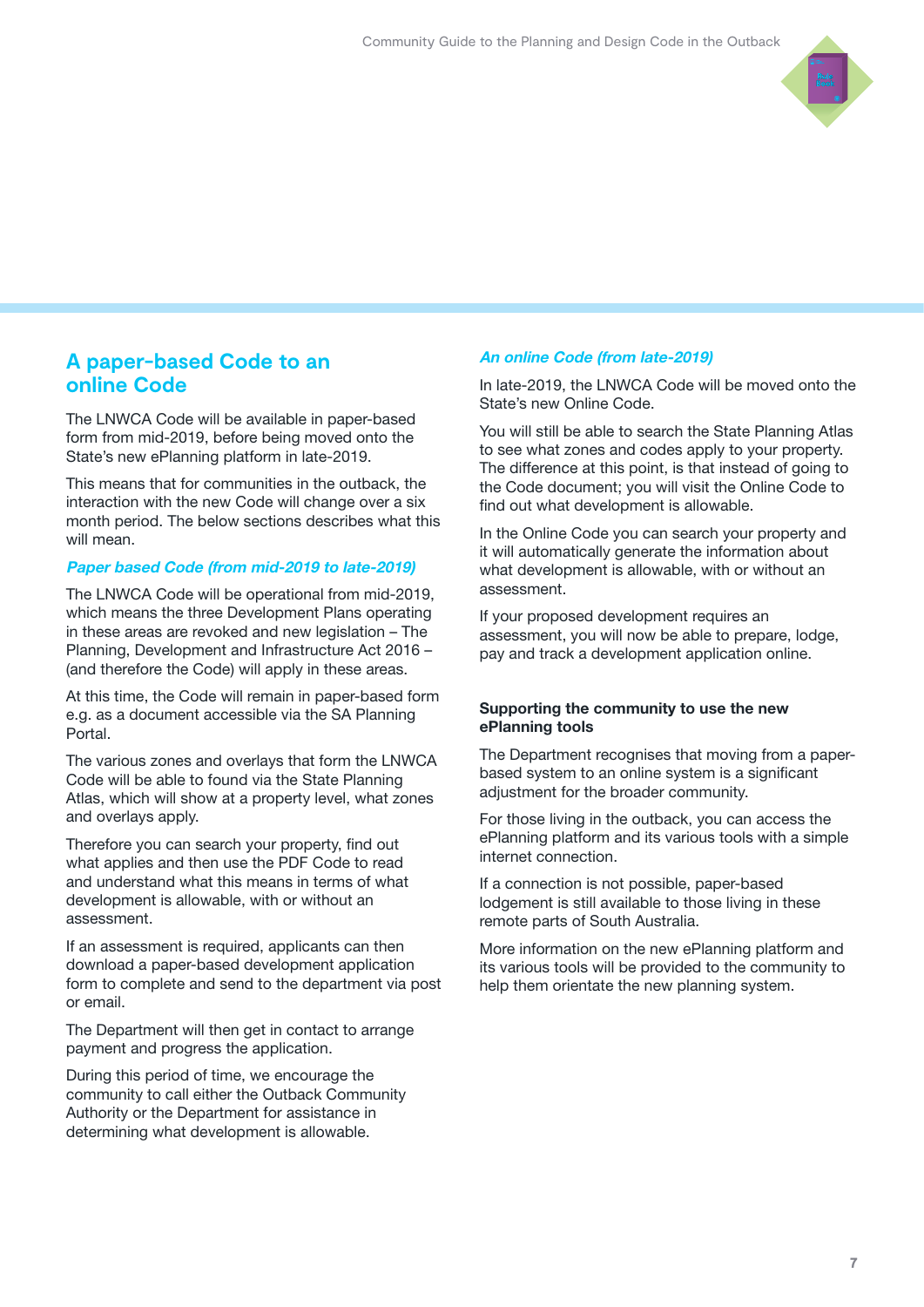# **Zones**

A description of the zones that will apply to the outback is provided below.

#### Township zone

#### Consolidates several existing township zones and policy areas

The township zone will cater for town centres comprising residential development and a range of non-residential land uses in the form of retail, commercial and tourist activities, linked together to serve the local community and visiting public. Development will be low to medium scale and mixeduse development is appropriate within the zone. Example: Andamooka



#### Tourism development zone

Consolidates two existing tourist accommodation zones

The new tourism development zone will enable existing areas designated for tourist accommodation and related development to transition to the Code. In the outback it will apply to the Arkaroola and Wilpena tourism areas.



#### Settlement zone

#### Consolidates several existing township and settlement zones

The settlement zone will accommodate a range of low density residential, retail, community and recreation land uses within an identifiable village environment – often where service provision is constrained and does not support growth in population and service function. Example: Innamincka



#### Coastal waters zone

Replaces the existing aquaculture zone and the general development module on coastal waters

The new coastal waters zone will seek the protection and enhancement of the natural marine environment while recognising important commercial, tourism, recreational and navigational uses. This zone will be spatially applied to the area up to three nautical miles from the shore.

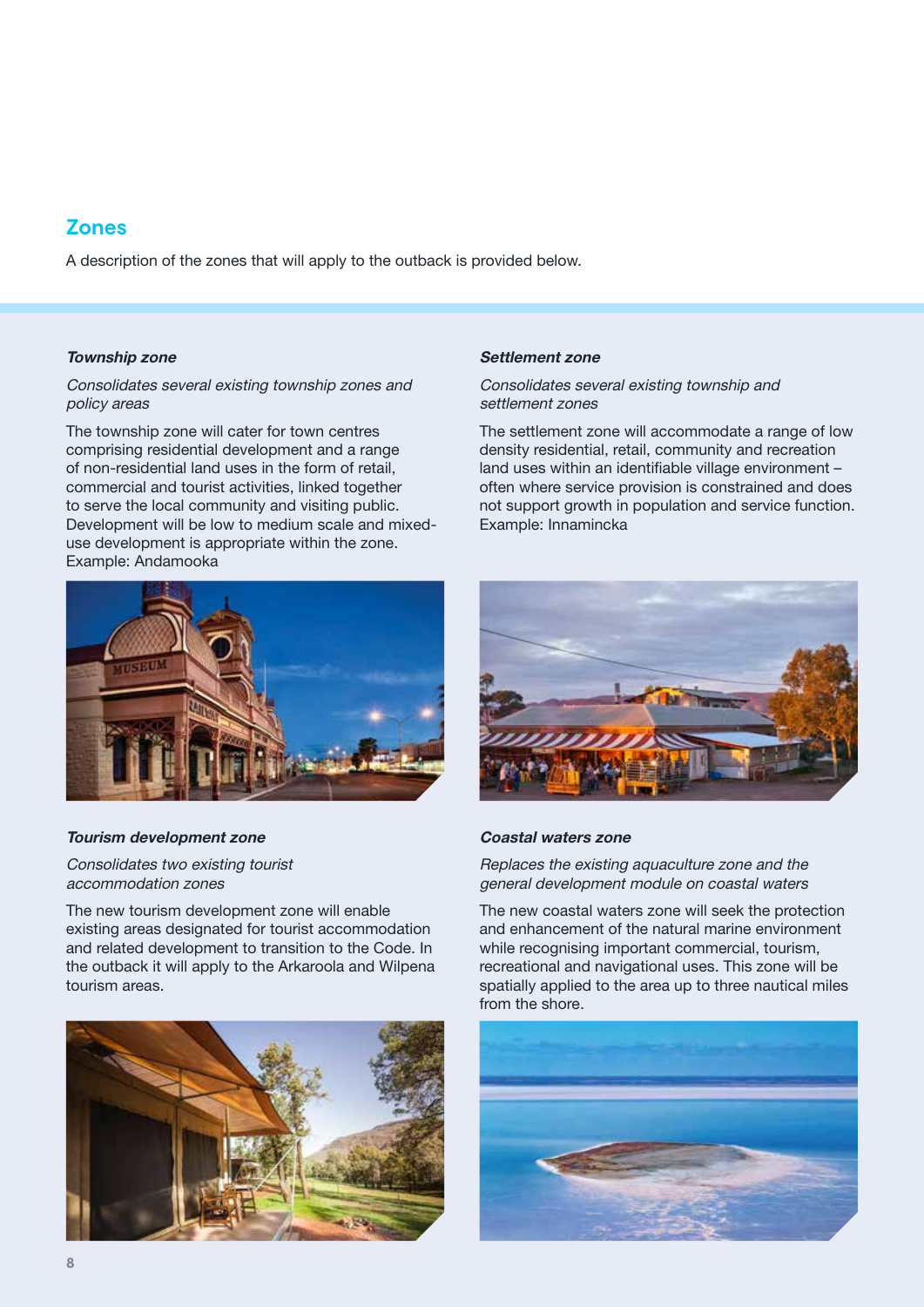

#### Conservation zone

Consolidates four existing conservation zones

The conservation zone will comprise conservation parks and reserves under state and federal ownership and will be expanded to include coastal conservation areas and parts of the River Murray flood plain. It will cater for a limited mix of development, including conservation and tourist signage, scientific monitoring facilities, small-scale recreational facilities and some contemplation of tourism facilities.



#### Local infrastructure (airfield) zone

Replaces the existing remote areas (airfield) policy area

The new local infrastructure (airfield) zone is based on the existing airfield zone and will apply to a number of rural airports throughout Phase One. This zone is the first of a suite of local infrastructure zones that will accommodate a range of local infrastructure that benefits the community.



#### Remote areas zone

Consolidates several existing remote area zones and policy areas

The remote areas zone will accommodate pastoral, grazing and farming activities; mining and petroleum exploration; tourism; facilities related to renewable energy, aerospace and defense; remote settlements; and Aboriginal lands. This zone will be applied to a large portion of the state's far north, as well as to the whole of Boston Island.



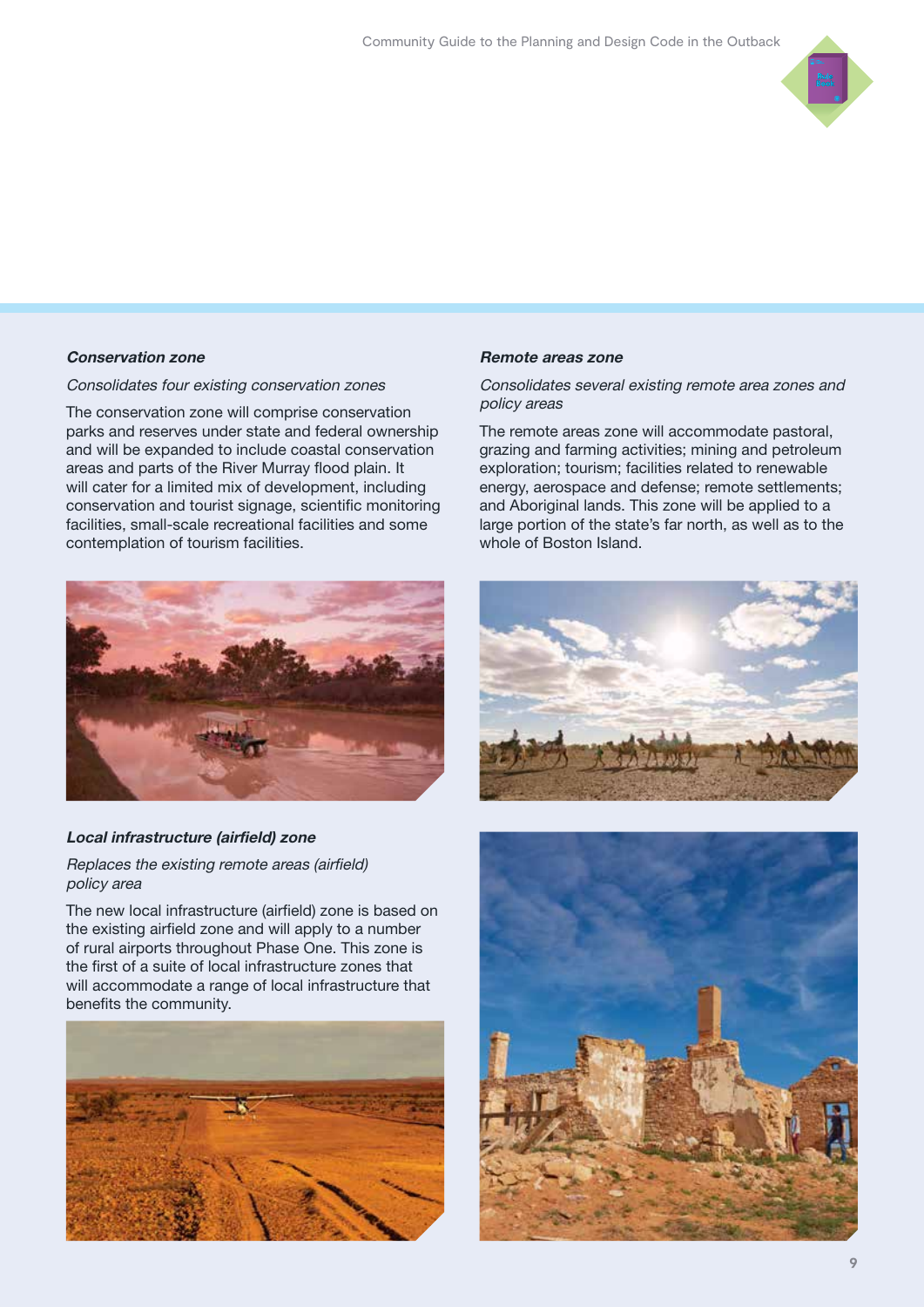# **Overlays**

The overlays that will apply to the outback will include:

#### State heritage areas

#### Converts the existing general development module on heritage areas to an overlay

The 'state heritage areas' overlay will apply to Beltana, Innaminka and Arckaringa Hills and will seek to ensure the ongoing conservation of these important areas.

#### State heritage places

Converts the existing general development module on heritage places to an overlay

The 'state heritage places' overlay will protect more than 100 sites of historical importance in the outback, including the land immediately surrounding these sites.

#### Building near airfields

Converts the existing general development module on building near airfields to an overlay, but spatially applies to the area within 6km of an airfield.

The 'building near airfields' overlay will support the safe and efficient operation of the airfields at Innamincka, Leigh Creek, Marla, Marree, Oodnadatta and William Creek, as well as all airfields that serve the Royal Flying Doctors Service.

#### Strategic transport

#### Converts the existing general development module on transportation to two individual overlays

Two new 'strategic transport' overlays will safeguard main freight corridors and tourist roads and ensure that key railway crossings are not undermined by new development.



#### Marine parks (managed use)

Consolidates and replaces the existing general managed use and habitat protection marine parks zones.

The 'Marine Parks (Managed Use)' overlay is one of two new 'Special Legislative Schemes' overlays that seek to preserve South Australia's network of 19 marine parks proclaimed by the Marine Parks Act 2007. The Overlay will capture existing marine park zones and provide the general guidance required to consider development proposals in these areas, which will apply over the Coastal Waters Zone.

#### Marine parks (restricted use)

Consolidates and replaces the existing marine parks sanctuary restricted access marine parks zones

The 'Marine Parks (Restricted Use)' Overlay is one of two new 'Special Legislative Schemes' Overlays that seek to preserve South Australia's network of 19 marine parks proclaimed by the Marine Parks Act 2007. The overlay will capture existing marine park zones and provide the general guidance required to consider development proposals in these areas, which will apply over the coastal waters zone. This overlay will provide tighter development controls than the marine parks (managed use) overlay.

#### Coastal areas

#### Consolidates and replaces three existing coastal zones

The 'coastal areas' overlay covers development that traverses both land and water (e.g. jetties) and will support sustainable development in coastal areas.

#### **Hazards**

Converts the existing general development module on hazards to a suite of two overlays

Two independent 'hazards' overlays will protect the environment and the community from the release of acid water (caused by the disturbance of acid sulphate soils) and bushfire.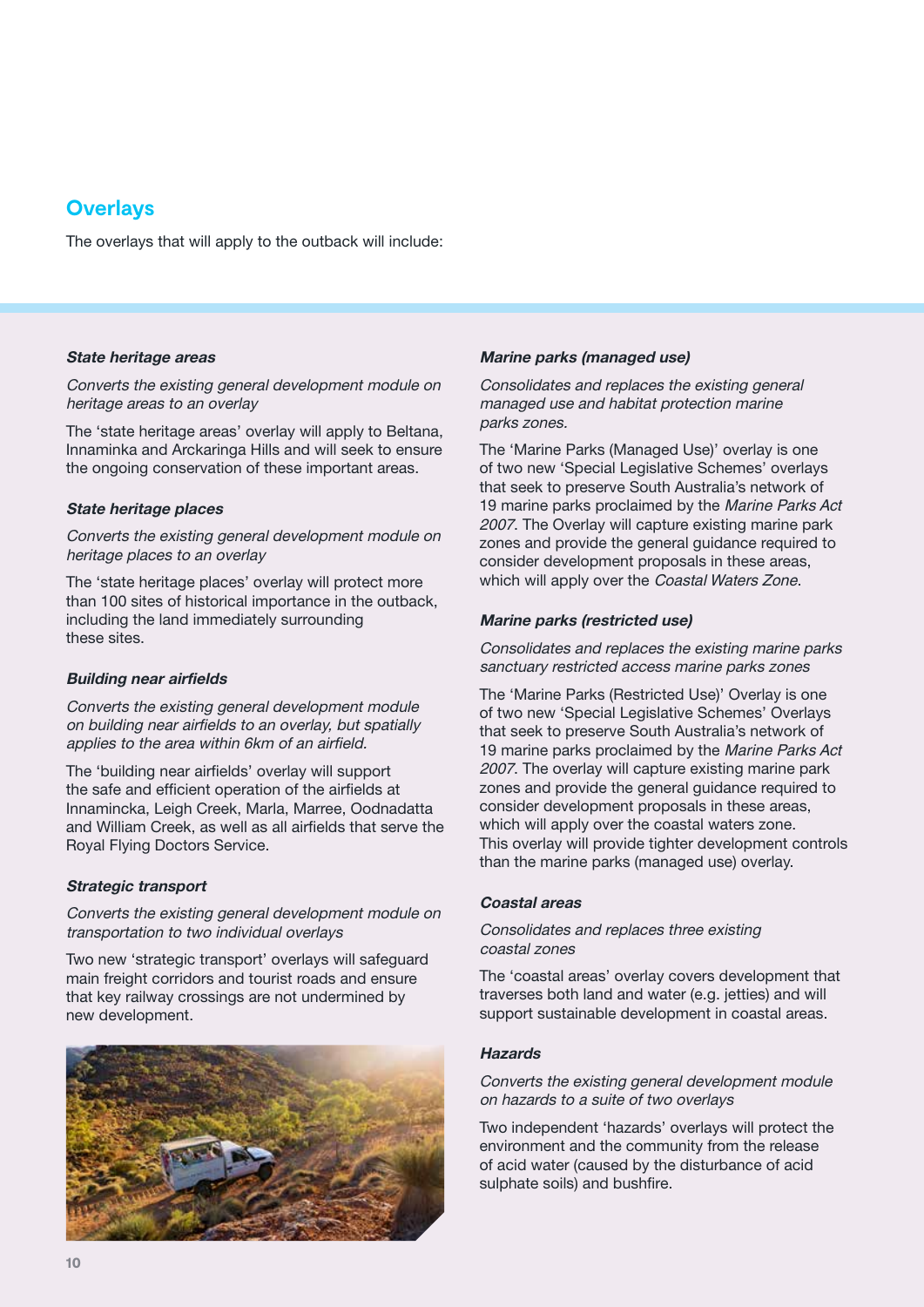

#### Prescribed watercourses

#### Converts existing general development modules to an overlay

The 'prescribed watercourses' overlay will seek to protect all natural and human-made water channels (above ground or subterranean) by ensuring that development that impacts these water channels is avoided or undertaken in a sustainable manner.

#### Prescribed wells areas

#### Introduced for the first time

Similar to the 'prescribed watercourses' overlay, the 'prescribed wells areas' overlay seeks to guard against the over extraction of water from prescribed wells areas by ensuring that activities involving the taking of water are avoided or undertaken in a sustainable manner.

#### Ramsar wetlands

#### Replaces the general development module on Ramsar wetlands and habitat

The 'Ramsar wetlands' overlay seeks the protection of wetlands deemed to be of international importance under the Ramsar Convention. It aims to minimise adverse impacts to the habitat and lifecycle of wetlands or any species dependent on a wetland.

#### Murray Darling Basin

#### Converts the existing referral trigger from the Development Regulations 2008 to an overlay

The 'Murray Darling Basin' overlay seeks to protect the Murray Darling Basin by ensuring that activities involving the taking of water are undertaken in a sustainable manner.



#### River Murray floodplain

#### Replaces parts of the River Murray flood zone and the River Murray fringe zone

The 'River Murray floodplain' overlay seeks to protect the floodplain from adverse development activities, ensure the protection of life and property against flood risk and uphold the intent of the River Murray Act 2003.

#### Historic shipwrecks

Converts the existing referral trigger from the development Regulations 2008 to an overlay

The 'historic shipwrecks' overlay aims to protect historic shipwreck sites (registered and non-registered) by prescribing relevant buffer distances for development.

#### Significant landscape protection

#### Replaces the pastoral landscapes zone and the environmental class B zone

The 'significant landscape protection' overlay seeks to conserve the natural and rural character and scenic and cultural qualities of significant landscapes in the outback. This overlay also seeks to preserve sites of state significance that fall under the Arkaroola Protection Act 2012.

#### Sloping land

Converts the existing general development module on sloping land and the existing general development module on natural resources to a single overlay

The 'sloping land' overlay aims to guide development occurring on steep slopes or unstable soils by minimising the potential for erosion, land slippage and stormwater runoff and ensuring safe vehicular access to development in such areas.

#### Water resources

Converts water catchment policy within the existing general development module on natural resources to an overlay

The 'water resources' overlay aims to protect the quality of water catchments, watercourses and public reservoirs which are of critical importance to the state.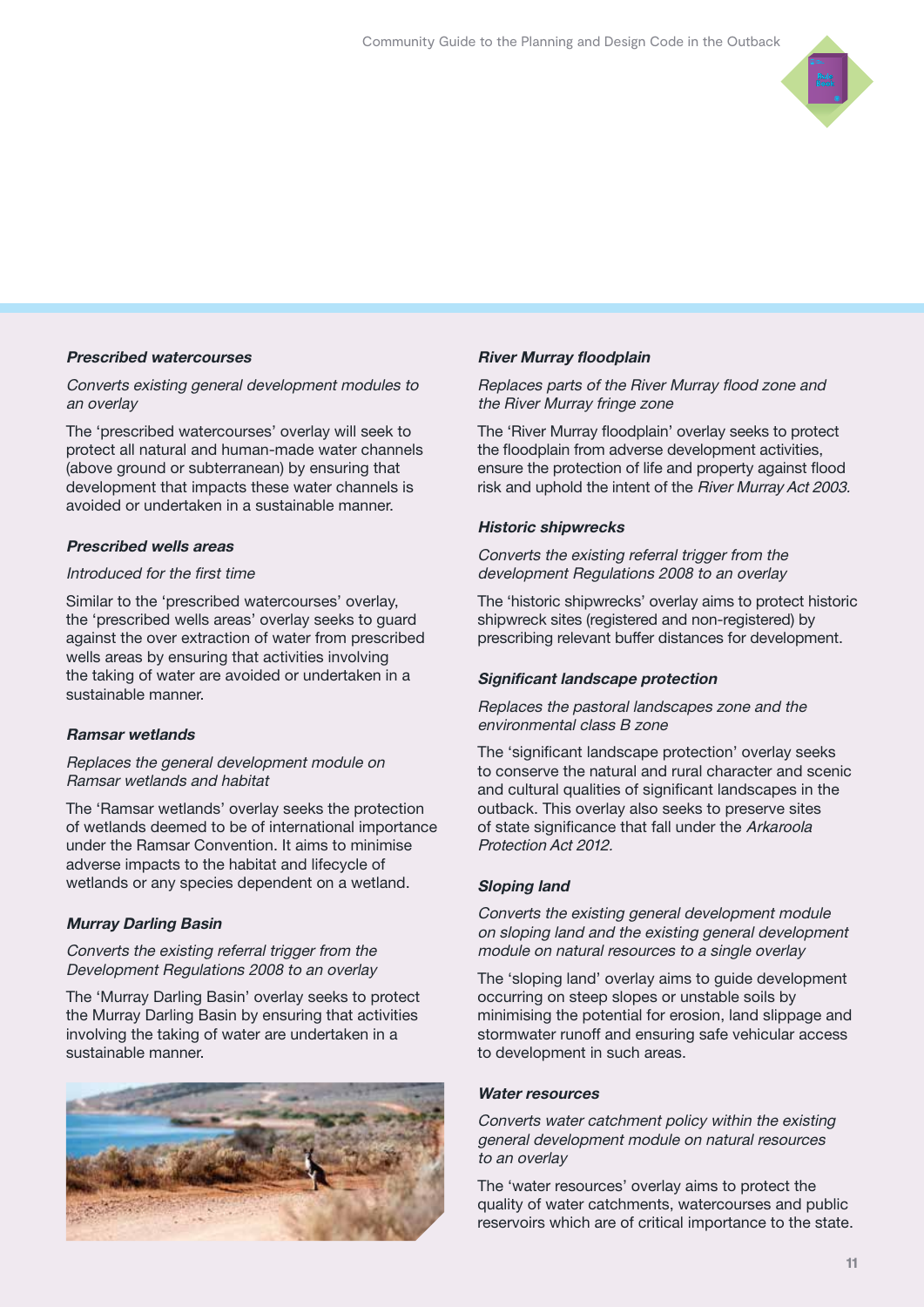# **General development modules**

The introduction of general development modules will better delineate between the 'what' and 'how' in the planning system.

The general development modules that will apply to the outback will include:

- Advertisements
- Animal-keeping and horse-keeping
- Aquaculture
- Bulk-handling and storage facilities
- Clearance from overhead power lines
- Design and siting
- Forestry
- Infrastructure and renewable energy facilities
- Intensive animal-keeping and dairies
- Interface between land uses
- Land division
- Marinas and on-water structures
- Mineral extraction
- Open space and recreation
- Residential livability
- Site contamination
- Tourism development
- Transportation, access and parking
- Waste treatment and management facilities
- Workers' accommodation and settlements

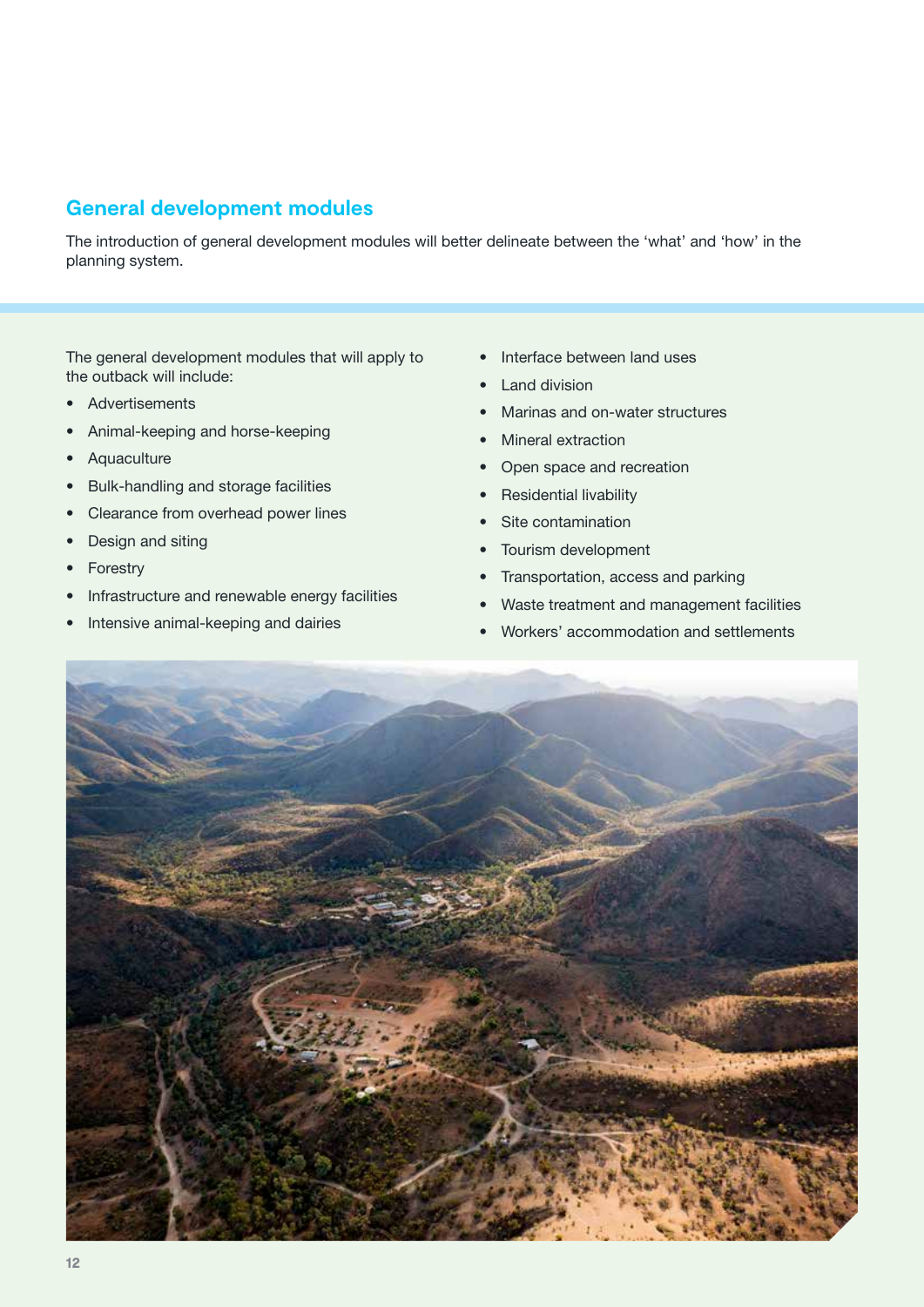